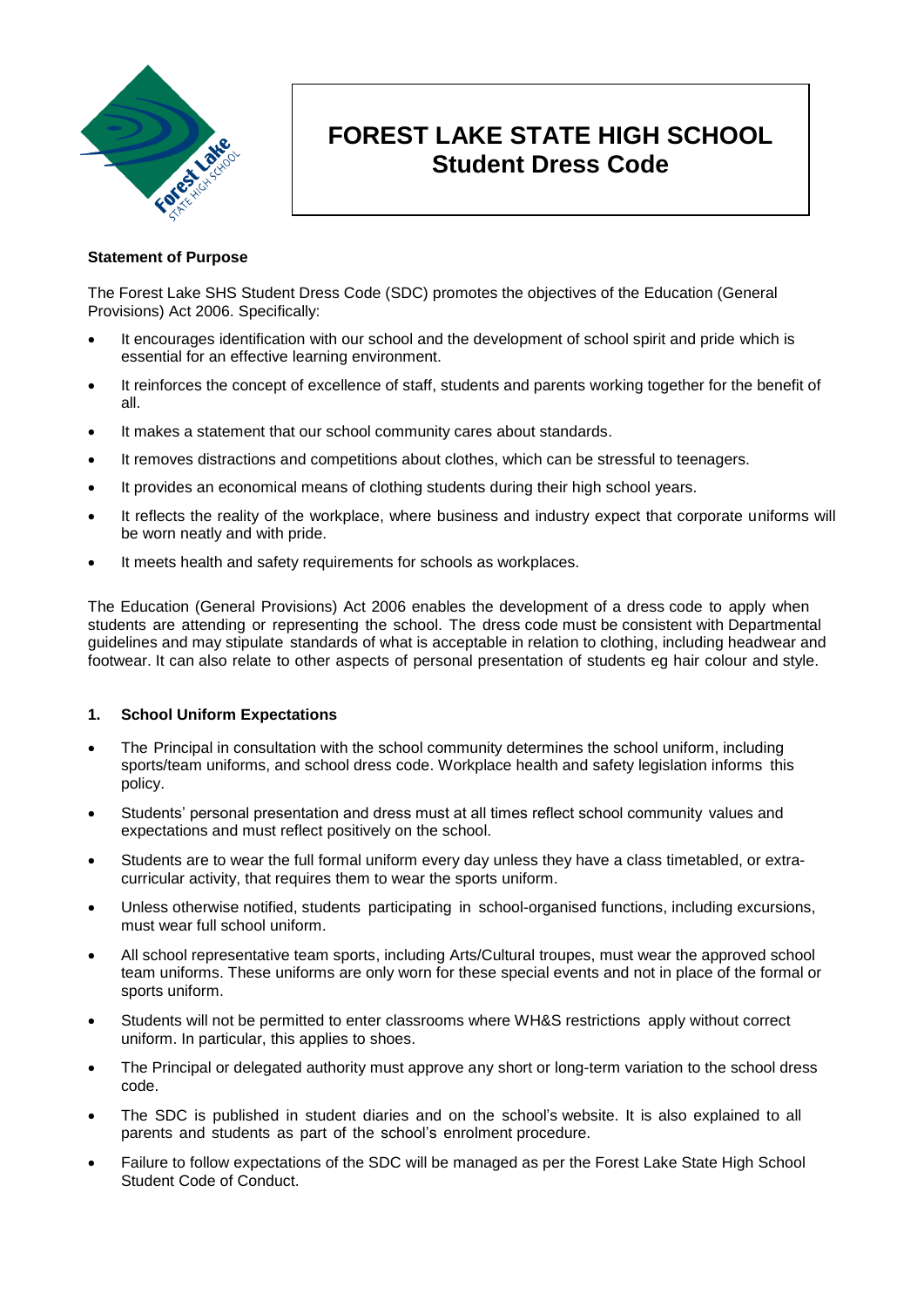*Department of Education Student Dress Code Procedure Version 13/07/2018 6.0 details the following roles:* 

## *2.* **Responsibilities of Principal**

- Consult with students, school staff, parents and the Parents and Citizens' (P&C) Association when developing and reviewing the SDC.
- Approve the SDC and/or amendments to the SDC.
- Comply with the [purchasing and procurement](http://ppr.det.qld.gov.au/corp/finance/procurement/Pages/Purchasing-and-Procurement.aspx) procedure when engaging a school uniform supplier.
- Ensure that the school possesses the intellectual property rights to deal with the school logo.
- Licence the school logo to manufacturers to reproduce the school logo for the purpose of manufacturing uniforms, and maintain all licences on record.
- Communicate SDC requirements to the school community, ensuring it is published on the school's website and readily available on request.
- Ensure the SDC is communicated clearly to students and parents prior to enrolment, as part of the [enrolment agreement,](http://ppr.det.qld.gov.au/education/management/Procedure%20Attachments/Enrolment%20in%20State%20Primary,%20Secondary%20and%20Special%20Schools/enrol%20Agreement.doc) providing a basis for parent agreement.
- Enforce the SDC fairly and equitably.
- Determine, document and inform parents and students of reasons for SDC exemption decisions.
- Monitor issues and review the dress code periodically.

## **3. Responsibilities of Parents**

- Commit to supporting the SDC as part of the enrolment agreement.
- Support the student to adhere to the SDC.
- Request short or long-term modifications or exemptions to the SDC in writing, providing reasons for request.
- Work with the school to resolve issues regarding student compliance with the SDC.
- Engage in consultation processes about the SDC.

## **4. Responsibilities of the P&C**

- Support and engage in consultation led by the principal, giving advice and recommendations regarding the SDC.
- Direct parents to the principal to discuss any individual issues regarding the SDC.
- Support the school to resolve issues regarding the SDC.

## **5. Resolution of Student Dress Code Issues**

- Students who are unable to wear the fully-approved uniform on a school day are to report to their year coordinator prior to school with a written note from the parent/carer detailing the issue for the day. Students may be:
	- $\circ$  Provided with a uniform pass for the day and permitted to continue to wear the non-uniform item for the day. The student is to carry, and be able to show, this pass as requested by staff during the day
	- o Loaned a replacement uniform item for the day (or longer in exceptional circumstances)
- Student will be excluded from practical activities if there are Workplace Health and Safety concerns.
- In the event of an issue being a longer-term matter written requests for modifications are to be made in writing and presented to the Principal for consideration.
- Students who do not follow the above processes will be managed according to the processes detailed in the Student Code of Conduct.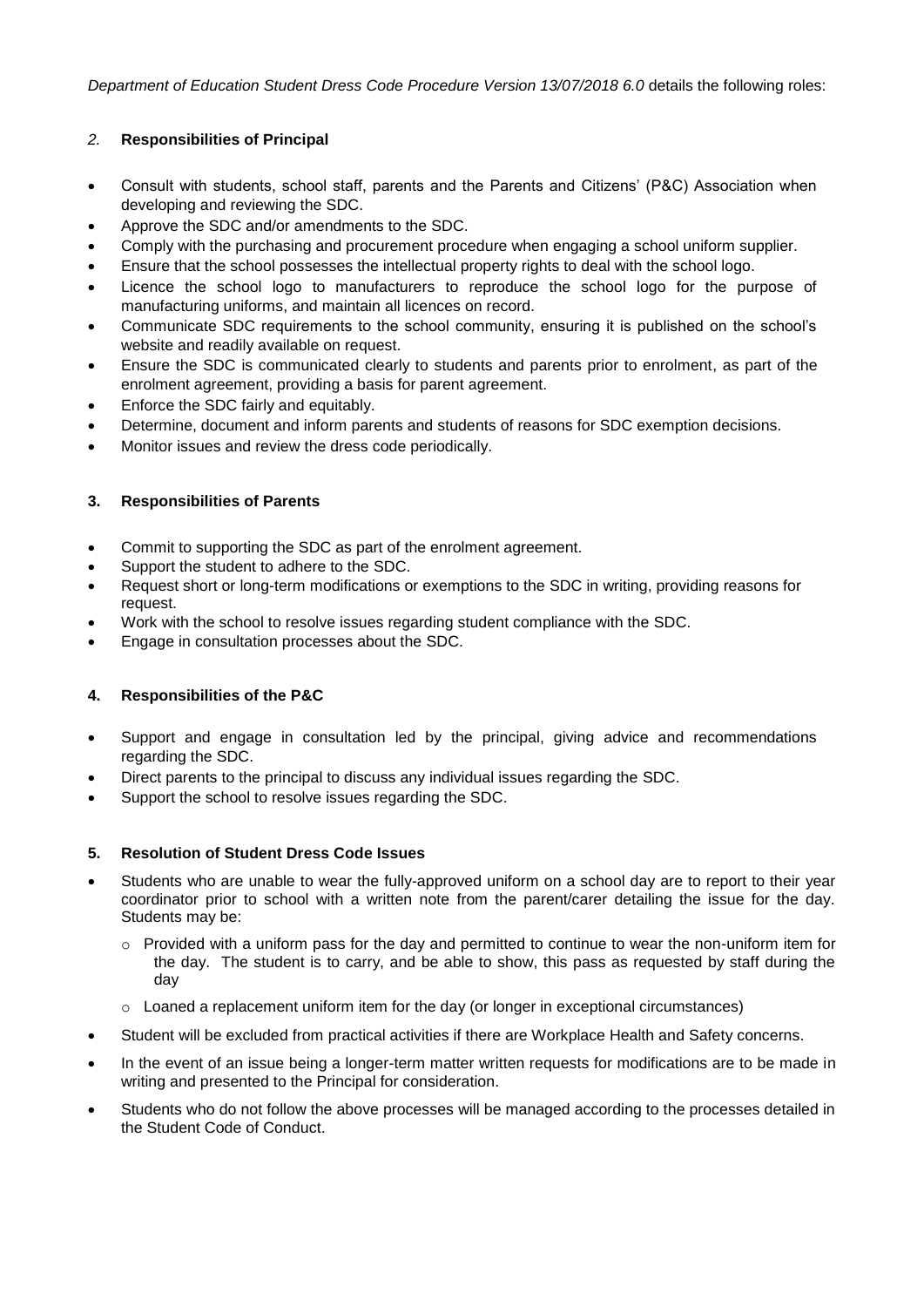| <b>UNIFORM ITEM</b>                                   | <b>PERMITTED</b>                                                                                                 | <b>NOT PERMITTED</b>                                                              |
|-------------------------------------------------------|------------------------------------------------------------------------------------------------------------------|-----------------------------------------------------------------------------------|
| <b>FORMAL SHIRT &amp;</b>                             | Formal shirt to be worn done up<br>$\bullet$                                                                     | • Open formal shirt tops                                                          |
| TIES                                                  | Formal shirt covers the tops of pants or skirts<br>$\bullet$                                                     | • Visible midriffs                                                                |
|                                                       | Sleeves to be rolled down<br>$\bullet$                                                                           | • Visible belts (of any material)                                                 |
|                                                       | Collars to be out<br>$\bullet$                                                                                   | • Undone ties                                                                     |
|                                                       | Ties are a uniform option for senior (yrs 10-12)<br>$\bullet$                                                    |                                                                                   |
|                                                       | students only                                                                                                    |                                                                                   |
| <b>FORMAL UNIFORM</b><br>PANTS                        | Uniform short pants or navy short pants similar in<br>$\bullet$<br>style to those available at the uniform shop  | • Jeans of all types                                                              |
|                                                       | Full length trousers in navy blue<br>$\bullet$                                                                   | • Cargo pants                                                                     |
|                                                       |                                                                                                                  | • Pants that are rolled up at the leg or<br>waist                                 |
| <b>FORMAL SKIRTS</b>                                  | Formal skirts at knee length<br>$\bullet$                                                                        | • Girls' formal skirts above the knee                                             |
| <b>BELTS</b>                                          | Plain black belts<br>$\bullet$                                                                                   | • Belts with studs and decorative                                                 |
|                                                       | Flat buckles<br>$\bullet$                                                                                        | buckles.                                                                          |
| <b>SPORTS</b>                                         | Sports shorts with school logo<br>$\bullet$                                                                      | • Short shorts or black shorts                                                    |
| <b>SHORTS/PANTS</b>                                   | Plain navy shorts in similar style to those available<br>$\bullet$                                               | • Rugby training shorts                                                           |
|                                                       | from the school uniform shop                                                                                     | • Cargo shorts                                                                    |
|                                                       | School tracksuit or plain navy tracksuit pants<br>$\bullet$                                                      | • Shorts with non-school logo                                                     |
| <b>SPORTS SHIRTS</b>                                  | Sports shirt as purchased from the uniform shop<br>$\bullet$                                                     | • Any other shirt                                                                 |
| <b>SOCKS</b>                                          | School socks<br>$\bullet$                                                                                        | • Socks above the calf                                                            |
|                                                       | Navy blue or black socks without logos.<br>٠                                                                     | • Knee high stockings                                                             |
|                                                       | Plain black or navy-blue full-length stockings/tights<br>٠<br>White crew or anklet socks may be worn with the    |                                                                                   |
|                                                       | $\bullet$<br>sports uniform                                                                                      |                                                                                   |
| <b>SHOES</b>                                          | Formal uniform - black laced fully enclosed<br>$\bullet$                                                         | • Canvas or slip-on shoes, including                                              |
|                                                       | school shoes. Shoes must be heavy-duty leather                                                                   | Dunlop volleys, Converse, All Star etc                                            |
| Workplace health and                                  | or plastic/vinyl that is water resistant.                                                                        | • Slip-on lightweight leather upper shoes                                         |
| safety requirements<br>mandate this type of           | Sports uniform -fully enclosed sports shoes that<br>$\bullet$                                                    | • Ballet shoes or Mary-Jane style                                                 |
| footwear to ensure the                                | hold foot firmly in the shoe. They must be suitable                                                              | • Sports shoes with mesh inserts will not                                         |
| safety of students                                    | for the sports activity. Preferably made of leather,                                                             | be permitted in practical area                                                    |
|                                                       | plastic, or vinyl that is water resistant.<br>Mesh sports shoes are permitted for sport activities;<br>$\bullet$ | classrooms, due to workplace health                                               |
|                                                       | however, they do not meet WH&S requirements in                                                                   | and safety concerns.                                                              |
|                                                       | some practical subjects.                                                                                         |                                                                                   |
| (leather or plastic/vinyl)<br>Sports Uniform Joggers: |                                                                                                                  |                                                                                   |
|                                                       |                                                                                                                  |                                                                                   |
|                                                       |                                                                                                                  |                                                                                   |
|                                                       |                                                                                                                  |                                                                                   |
| <b>TEAM UNIFORMS</b>                                  | As prescribed by the arranging teacher.<br>$\bullet$                                                             | • Any unapproved version of the<br>uniform.                                       |
| <b>JEWELLERY / BODY</b><br><b>PIERCING</b>            | Medical alert items eg bracelets<br>$\bullet$                                                                    | • Rings that are not flat                                                         |
|                                                       | Watch and Flat rings<br>$\bullet$<br>Standard studs and/or standard sized sleepers as                            | • Metal facial piercings including nose,<br>tongue, chin, lip and eyebrow studs & |
|                                                       | $\bullet$<br>earrings                                                                                            | rings                                                                             |
|                                                       | Small clear plastic facial piercings and skin coloured<br>$\bullet$                                              | • Ear spacer loops, coloured ear                                                  |
|                                                       | solid spacers provided they do not pose a WH&S                                                                   | spacers, spikes, glass studs                                                      |
|                                                       | risk                                                                                                             |                                                                                   |
|                                                       | Necklaces that are not visible                                                                                   |                                                                                   |